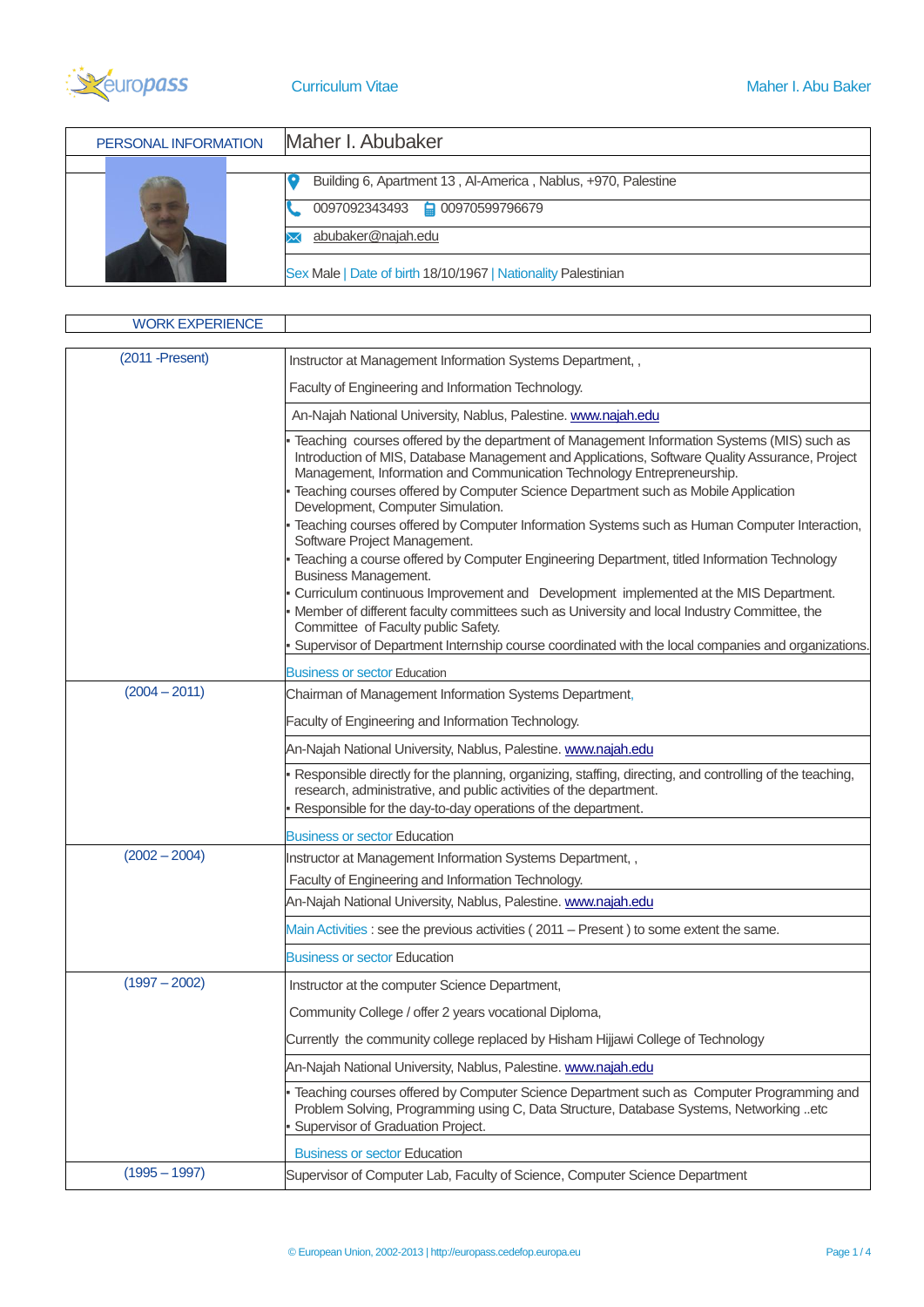

|                 | An-Najah National University, Nablus, Palestine. www.najah.edu                                                                                                                                                                                                                                                                                                                                                                                                                                                                                                                                                                                                                                                                                                          |
|-----------------|-------------------------------------------------------------------------------------------------------------------------------------------------------------------------------------------------------------------------------------------------------------------------------------------------------------------------------------------------------------------------------------------------------------------------------------------------------------------------------------------------------------------------------------------------------------------------------------------------------------------------------------------------------------------------------------------------------------------------------------------------------------------------|
|                 | Supervision of computer lab, Hardware, Software and Network.<br>Installing and configuring systems programs.<br>Installing and configuring the required I tools of computer lab.<br>Network admin.<br>Database Admin.                                                                                                                                                                                                                                                                                                                                                                                                                                                                                                                                                   |
|                 | Teaching Assistant.<br><b>Business or sector Education</b>                                                                                                                                                                                                                                                                                                                                                                                                                                                                                                                                                                                                                                                                                                              |
| $(1991 - 1995)$ | System Analyst and Programmer, Information System Development                                                                                                                                                                                                                                                                                                                                                                                                                                                                                                                                                                                                                                                                                                           |
|                 | Hadi Soft Company, Nablus, Palestine                                                                                                                                                                                                                                                                                                                                                                                                                                                                                                                                                                                                                                                                                                                                    |
|                 | Information Systems Development<br>several computer base information systems were developed to the local market to meet the needs<br>of intermediate and small companies in Palestine<br>List of the Software applications developed by me:<br>Accounting information systems(Al-Zamil)<br>inventory management, Production management, payroll and personal management.<br>Auditing Information system (Al-Mudakek)<br>providing many tasks needed by auditors such as error free detailed information about their<br>customer's accounting systems, credits & debts, receipts and mony files, and tax services.<br>Municipality Electricity and Water Billing system<br>Hotel Management System,<br><b>Bus Station Management system</b><br>Library Management system |
|                 | <b>Business Sector.</b>                                                                                                                                                                                                                                                                                                                                                                                                                                                                                                                                                                                                                                                                                                                                                 |

| $(1997 - 2002)$<br>MBA (Master of Business Administration / Accounting Info. Systems),                   |                                                                                                                                                                                                                                                                                                                                                                    |
|----------------------------------------------------------------------------------------------------------|--------------------------------------------------------------------------------------------------------------------------------------------------------------------------------------------------------------------------------------------------------------------------------------------------------------------------------------------------------------------|
| <b>Faculty of Higher Education</b>                                                                       |                                                                                                                                                                                                                                                                                                                                                                    |
| An-Najah National University, Nablus, Palestine. www.najah.edu                                           |                                                                                                                                                                                                                                                                                                                                                                    |
| addition to real cases study analysis.<br>A final Comprehensive Exam was taken covering all MBA courses. | Different MBA courses were taken according to curriculum of the MBA such as :<br>Advanced Management and Accounting Information Systems, Advanced Operations Research,<br>Organization Theory, Strategic Management, Financial Management, Managerial Accounting etc.<br>A bout 10 research papers and readings were summarised and analysed by each MBA course in |
| $(1985 - 1991)$<br>BSc. Computer Science, College of Science and Technology                              |                                                                                                                                                                                                                                                                                                                                                                    |
| Al-Quds University, Abu-Deis, Jerusalem, Palestine                                                       |                                                                                                                                                                                                                                                                                                                                                                    |
| graduated at the top of my class and placed on deans honour list.                                        |                                                                                                                                                                                                                                                                                                                                                                    |

## **TRANING**

| <b>August, 2014</b> | Intel Introduction to Entrepreneurship TOT                                                                       |
|---------------------|------------------------------------------------------------------------------------------------------------------|
|                     | Intel Entrepreneurship Program Sponsored by Intel and USAID, Ramallah, Palestine                                 |
|                     | Developing ICT Entrepreneurship curriculum to be offered to Computer Science & Computer<br>Engineering Students. |
|                     | Creating Start-ups, Business Model Creation and Business Plan Writing.                                           |
| April-May, 2014     | <b>iOS 7 Mobile Application Development Training Course,</b>                                                     |
|                     | Compete Project, Entrepreneurship Program, Sponsored by USAID.                                                   |
|                     | Al-Quds University, Abu-Deis, Jerusalem, Palestine                                                               |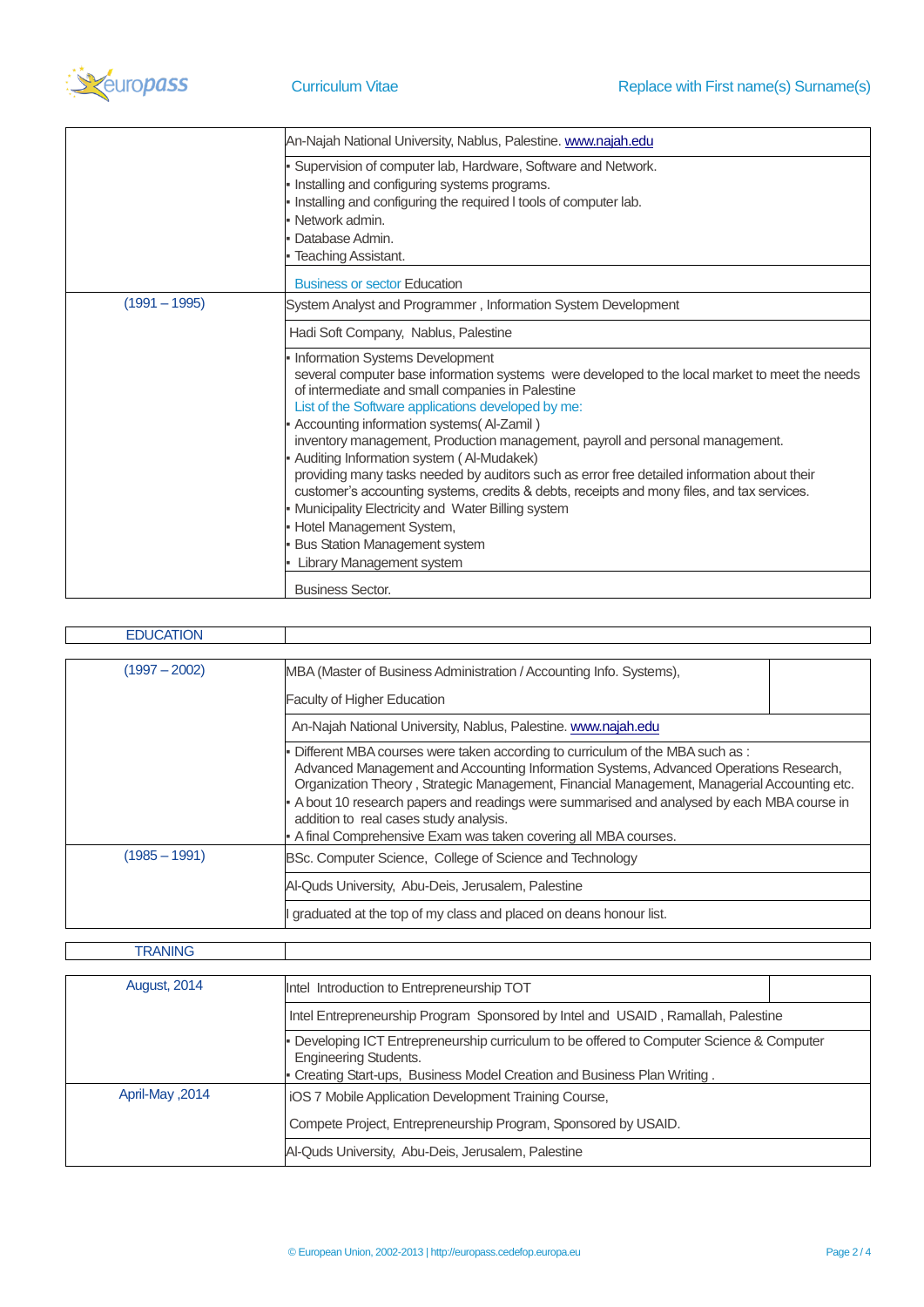

|                   | • Apple iOS 7, Objective-C and Apple API View Controllers were covered<br>Mobile Application was developed at the end of the training course.<br>- The main objective of this course is to train the trainers in order to transfer the recent technology to |  |  |
|-------------------|-------------------------------------------------------------------------------------------------------------------------------------------------------------------------------------------------------------------------------------------------------------|--|--|
|                   | our students.                                                                                                                                                                                                                                               |  |  |
|                   | Entrepreneurship Trainer, "New Generation Of Technology Entrepreneurs Program",                                                                                                                                                                             |  |  |
|                   | Organized by Leaders Organization, Sponsored by USAID.                                                                                                                                                                                                      |  |  |
| May, 2012         | eaders Organization, Ramallah, Palestine                                                                                                                                                                                                                    |  |  |
|                   | The main objective of this training is to train our Engineering and Information Technology students<br>the skills required to be Entrepreneurs.                                                                                                             |  |  |
|                   | Vocational Training on Networking Technology, Organized by the Korea International Cooperation<br>Agency and Korea University of Technology and Education(KUT).                                                                                             |  |  |
| <b>July, 2009</b> | Korea University of Technology and Education (KUT), South Korea - Seoul                                                                                                                                                                                     |  |  |
|                   | The main objective of this vocational training was the capacity building of An-Najah N. University<br>academic Information Technology staff with the recent networking technologies implemented in South<br>Korea.                                          |  |  |
|                   | Technology Entrepreneurship – Theory to Practice,                                                                                                                                                                                                           |  |  |
| <b>July, 2008</b> | Intel Higher Education Program Lester Center for Entrepreneurship & Innovation                                                                                                                                                                              |  |  |
|                   | University of California, Berkeley entrepreneurship@Berkeley                                                                                                                                                                                                |  |  |
|                   | The main objective of this training was to transfer the technology entrepreneurship experiences of                                                                                                                                                          |  |  |
|                   | American Information Technology entrepreneurs.                                                                                                                                                                                                              |  |  |

| PERSONAL SKILLS   |                                 |                |                    |                   |                |
|-------------------|---------------------------------|----------------|--------------------|-------------------|----------------|
|                   |                                 |                |                    |                   |                |
| Mother tongue(s)  | Arabic Language                 |                |                    |                   |                |
|                   |                                 |                |                    |                   |                |
| Other language(s) | <b>UNDERSTANDING</b>            |                | <b>SPEAKING</b>    |                   | <b>WRITING</b> |
|                   | Listening                       | Reading        | Spoken interaction | Spoken production |                |
| English           | C1                              | C <sub>2</sub> | C <sub>2</sub>     | C <sub>2</sub>    | C <sub>2</sub> |
|                   | <b>TOEFL</b> institutional 2009 |                |                    |                   |                |

| <b>Communication skills</b> | - good communication skills gained through my experience as chairman of MIS Department |  |
|-----------------------------|----------------------------------------------------------------------------------------|--|
|                             | · good communication skills gained through my experience as Instructor                 |  |
|                             | . good communication skills gained through the training that has been taken related to |  |
|                             | entrepreneurships programs.                                                            |  |

| Organisational / managerial skills | • chairman of MIS Department (responsible for 8 people)            |
|------------------------------------|--------------------------------------------------------------------|
|                                    | . Team leader for several information system development projects. |

| $\cdots$<br><b>Skills</b><br>∵relate⊷.<br>$\sim$<br>יטט | ю | $n = n$<br>' standards<br>Quality<br>IDE. |
|---------------------------------------------------------|---|-------------------------------------------|
|                                                         |   | skills<br>cation                          |